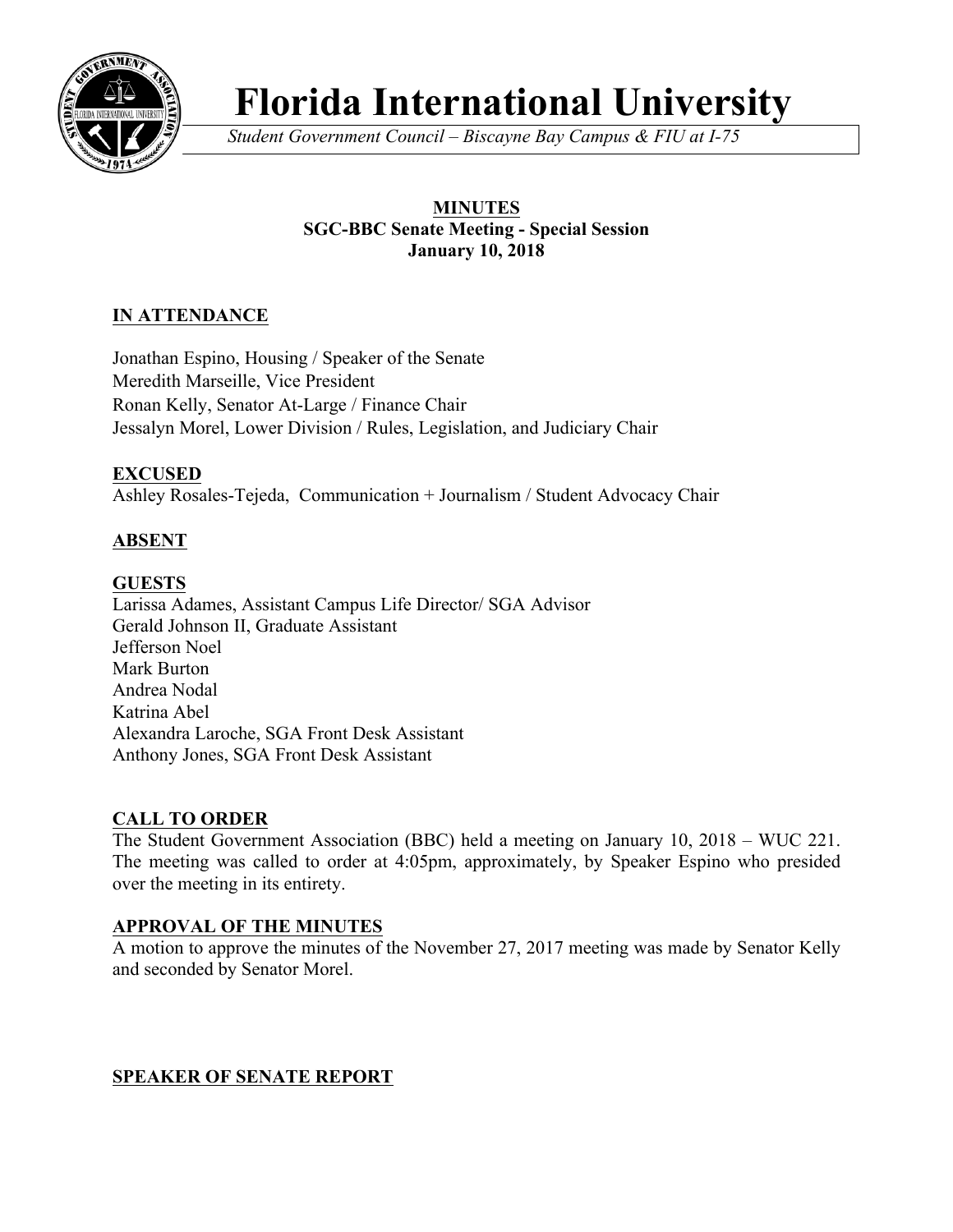- Speaker Espino welcomed the Senate to the meeting and explained that many senators were "lost"–due to scheduling conflicts–but the senate should keep their hopes high because more applications will be arriving.
- Speaker Espino reminded the Senate that if anyone else they knew wanted to join the Senate they would have to apply before applications close in two weeks.

## **FINANCE CHAIR REPORT**

- Senator Kelly stated that he does not have a committee as of yet; but he did receive finance requests.
- Senator Kelly stated that Mark Barton and Andrea Nodal will be presenting themselves– to the Senate– for Finance Requests.

# **RLJ CHAIR REPORT**

- Senator Morel hoped that all of the classes that the senate are taking are going well and that each of them are remaining strong as the semester continues.
- Senator Morel mentioned that she does not have anything to report for her committee or position.

## **ADVISOR REPORT**

- Ms.Adames reminded the senate that they should all submit their spring office hour and class schedule forms by next Tuesday via Orgsync. Also that they should submit final schedules by no later than next Wednesday.
- Ms.Adames also stated that the last day to add or drop any classes is next Tuesday and that they should be mindful of the fifty percent rule– fifty percent of their classes should be located at BBC.
- Ms. Adames also stated that the Tabling Sign-Up sheet is up for this semester and that more events will be added. Also reminding that it will be a good opportunity for the Senate.
- Ms.Adames also stated that a new to-do-list for the semester was placed in each of the council's mailboxes and include ways in which they could help promote SGA and recruiting.
- Ms.Adames also stated that SGA has two new Front-Desk Assistants, Cynthia Jackes and Anthony Jones, and were recommended to say hello when they see them at the office.
- Ms.Adames also made an announcement that the Budgeting process starts next week from 9:00 AM to 5:00 PM on MMC Campus.

## **VICE PRESIDENT REPORT**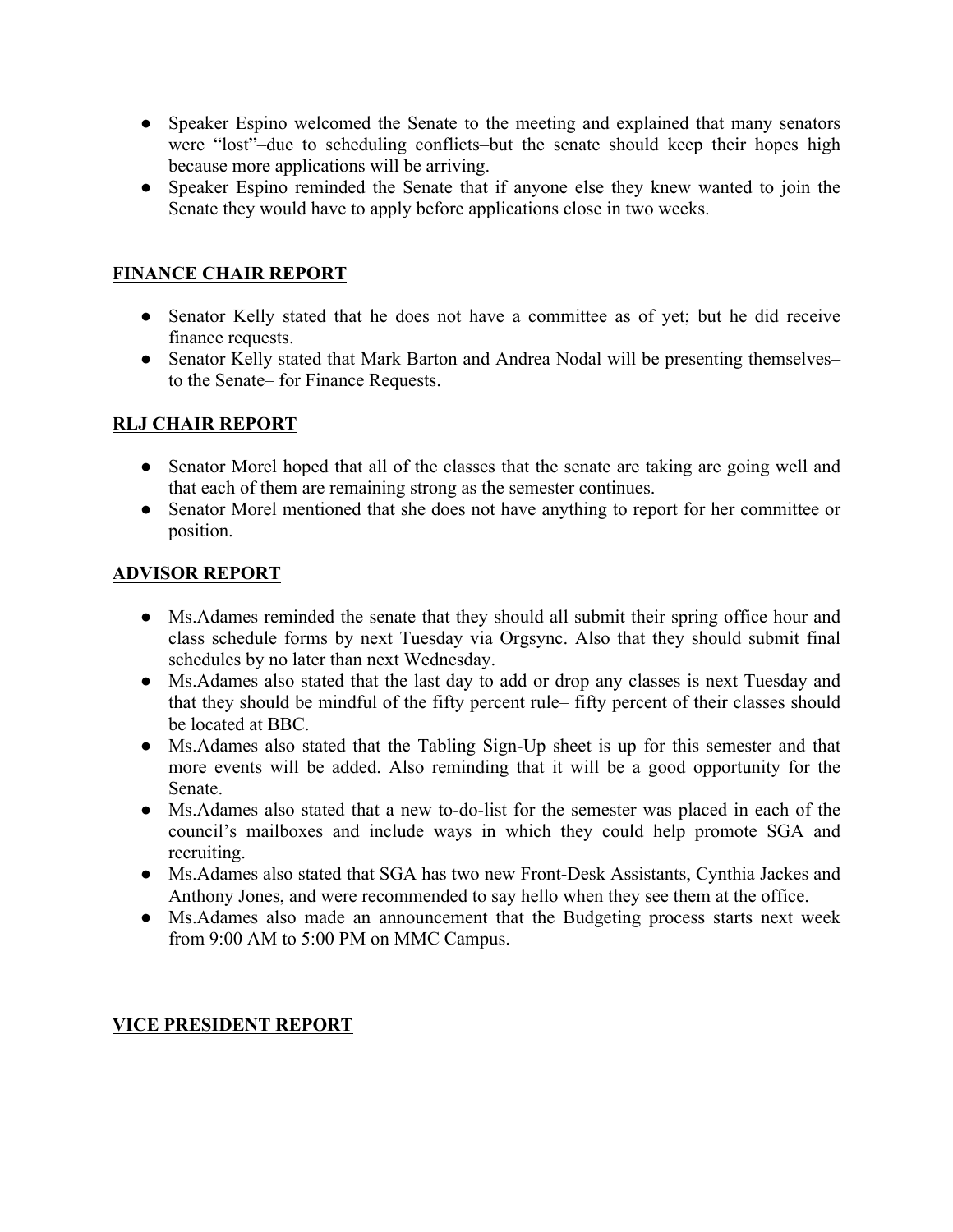- Vice President Marseille gave a brief summary of the success of the Food Pantry drive, stating that one hundred and thirty pounds of food were donated to the student food pantry.
- Vice President Marseille also stated that the council is working with the group Healthy Living to host a food freshness workshop.

#### **OLD BUSINESS**

#### **A. Approval of Senate Minutes – November 27, 2017**

The Senate Meeting Minutes of November 27, 2017 was presented to the Senate.

Senator Kelly moved to approve the Senate Meeting Minutes of November 27, 2017. Senator Moral seconded the motion.

Roll Call Vote:

Jonathan Espino – Yay Ronan Kelly – Yay Jessalyn Morel – Yay

By a unanimous decision the motion was passed.

#### **NEW BUSINESS**

#### **A. Alaska Marine Science Symposium 2018 Finance Request - Presented by Mark Burton and Andrea Nordal**

- Mr. Burton expressed his gratitude to the council for looking upon his finance request and then transitions to give background knowledge on his research conducted alongside FIU over the past six years and explained how attendance to this years Symposium would be beneficial not only to that research but also to the students and university as a whole.
- Mr. Burton then expressed how this conference would be beneficial to FIU student - Andrea Nordal, stating that she would be able to learn things not possible in a classroom and that she would receive life changing work experience.
- Mr. Burton also expressed that their attendance to this years Symposium would give FIU a front row seat into info about current climate change.
- Mr. Burton presented that their total request for funds were equal to One Thousand Eight Hundred and Sixty One dollars or \$1,861.00

\$1,231.00 for room and board \$630.00 for airfare

• Senator Kelly, upon reviewing the request, acknowledges that the request for \$1,231.00 towards room and board for Andrea Nordal can be voted on. However,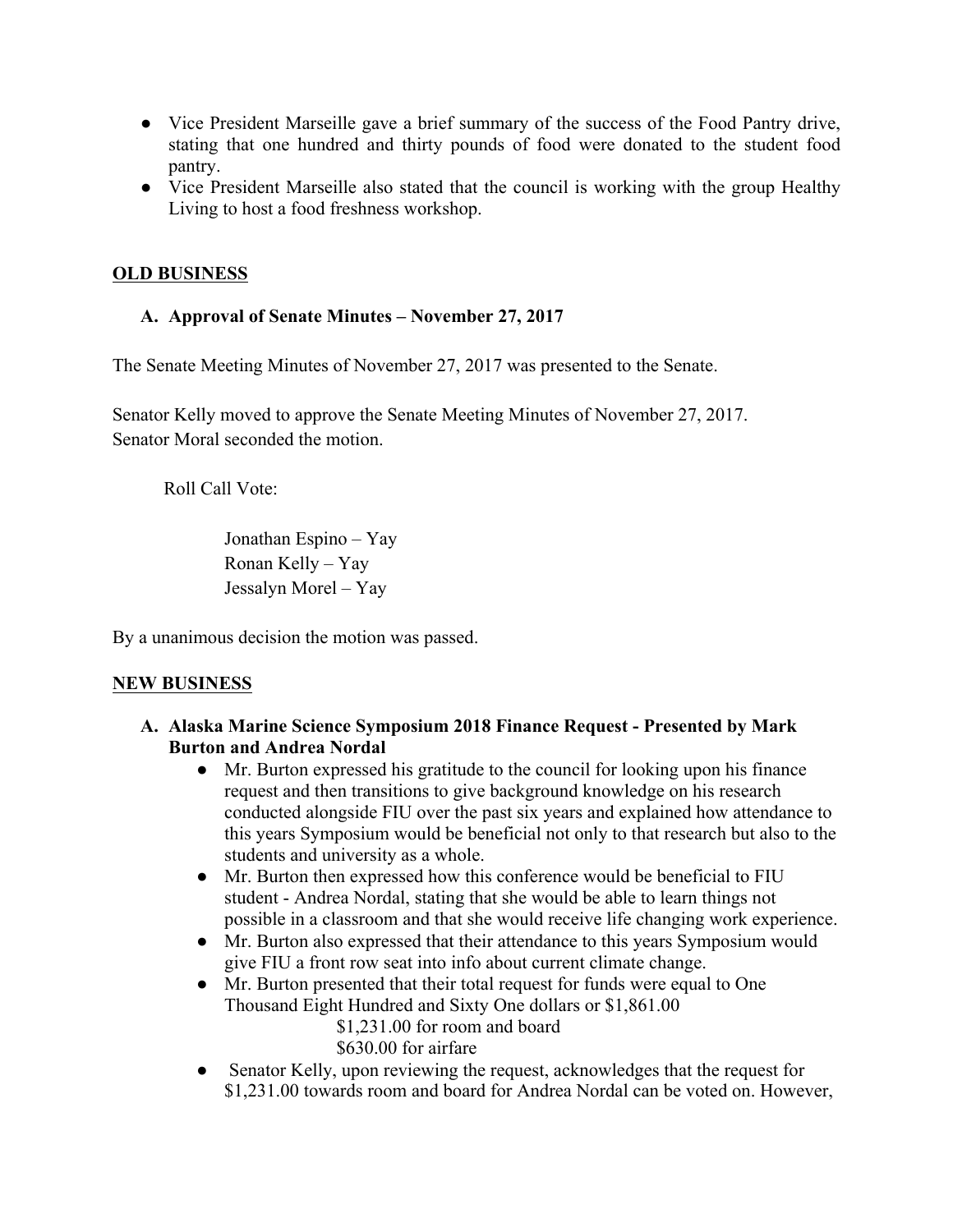he mentions to Mr. Burton that the max amount of funds that he can request as a graduate student filing a local general application is limited to \$300.00.

- a. Speaker Espino requested a point of inquiry to confirm with Ms. Adames if indeed \$300 is the max amount to to be requested by a graduate student filling a local general application - Mr. Burton. i. Ms. Adames confirmed.
- Mr. Burton understandably communicated to the council that although he will not be able to request more than \$300.00, he would be grateful to receive the max amount of funds the council will approve to him. Also that if the council were to approve to him \$300.00, he would be able to get his fellow department to match to him the rest of the funds needed in order to make the conference.
	- a. Ultimately the total funds requested by Mr. burton for airfare decreased from \$630.00 to \$300.00 once it was understood that \$300.00 was the maximum he could receive.

Senator Kelly moved to allocate \$300.00 to Mr. Burton for airfare to the Alaska Marine Science Symposium 2018.

Senator Morel seconded the motion

Roll Call Vote:

 Jonathan Espino – Yay Ronan Kelly – Yay Jessalyn Morel – Yay

By a unanimous vote of 3/0/0 the motion was passed.

Senator Morel move to allocate \$1,231.00 to Ms. Nordal for room and board to attend the Alaska Marine Science Symposium 2018. Senator Kelly seconded the motion.

Roll Call Vote:

 Jonathan Espino – Yay Ronan Kelly – Yay Jessalyn Morel – Yay

By a unanimous vote of 3/0/0 the motion was passed.

#### **B. Appointments**

**1. Graduate Senator, Jefferson Noel**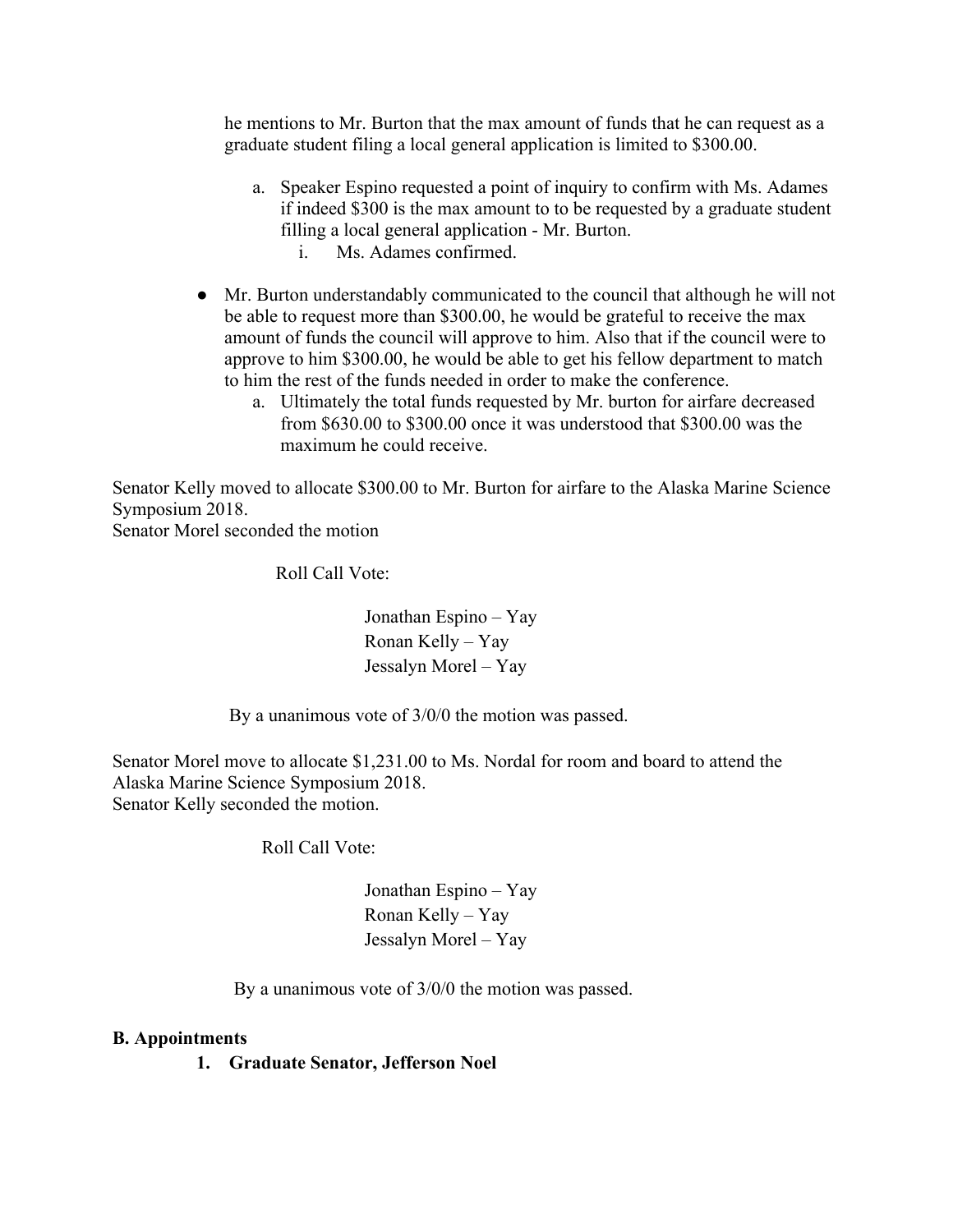Jefferson Noel presented himself to the Senate. Questions were asked and answered.

Senator Kelly moved to appoint Jefferson Noel as Graduate Senator. Senator Morel seconded the motion.

Roll Call Vote:

 Jonathan Espino – Yay Ronan Kelly – Yay Jessalyn Morel – Yay

By a unanimous vote of 3/0/0, Jefferson Noel was appointed as Graduate Senator.

#### **2. Director of Sustainability, Katrina Abel**

Katrina Abel presented herself to the Senate. Questions were asked and answered.

Senator Morel moved to appoint Katrina Abel as Director of Sustainability. Senator Kelly seconded the motion.

Roll Call Vote:

 Jonathan Espino – Yay Ronan Kelly – Yay Jessalyn Morel – Yay

 By a unanimous vote of 3/0/0, Katrina Abel was appointed as Director of Sustainability.

#### **ANNOUNCEMENTS**

- A. Week of Welcome, January 8-12
- B. U-Wide Deliberation, Jan 16, GC 325, 9aa-5pm
- C. U-Wide Deliberation, January 18, WUC Ballroom Side B, 9:30am-

4:30pm

D. Tuesday Times Roundtable, January 23, WUC 159, 12:30-1:30pm